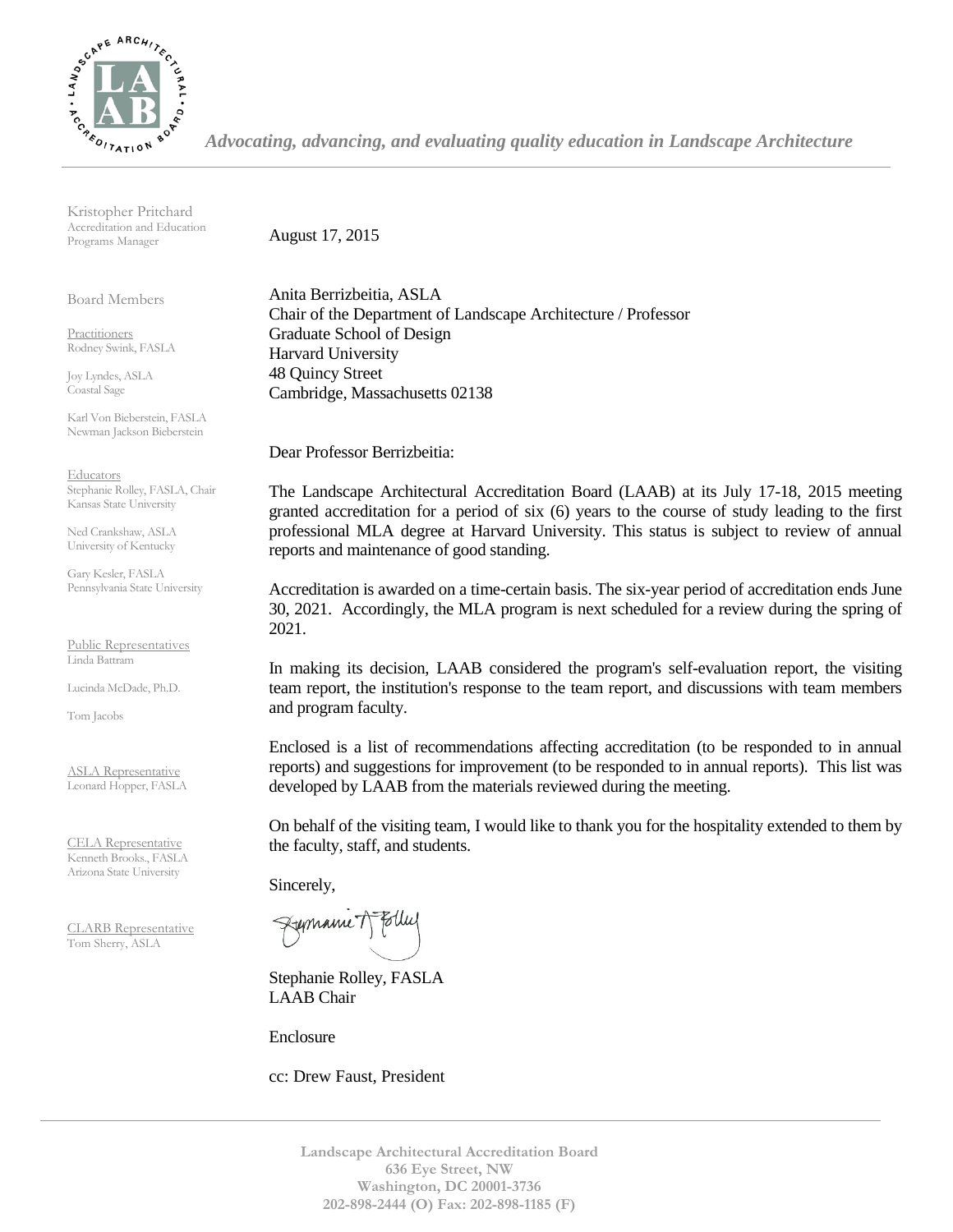## **Harvard University MLA Program LAAB Meeting July 17-18, 2015**

## **SUMMARY OF RECOMMENDATIONS AND SUGGESTIONS**

## **Recommendations Affecting Accreditation**

- 1. Develop a written long-range plan for the Program with clear and concise goals and objectives, applicable policies, measureable metrics, and timeline for implementation (Standard 1).
- 2. Develop a written record documenting the progress of the Program meeting its Educational/Program Goals, and a schedule to update it periodically (Standard 1).
- 3. Embark on a process of clearly defining and articulating measurable learning outcomes for first, the program, and second, for each required course as a component of the course syllabus. Programmatic learning outcomes should be clearly tied to subject matter areas described by the LAAB (Standard 3).
- 4. Develop a thoughtful and systematic plan for the assessment of student learning across the curriculum, and incorporate a process for faculty to use assessments in meaningful efforts to revise and refine courses to further the program's mission and goals (Standard 3).

## **Suggestions for Improvements**

- 1. Develop an Annual Reporting process which (Standard 1):
	- a. identifies current trends and needs of the profession of landscape architecture, and describes methodologies for introducing or reinforcing the curriculum to address evolving needs;
	- b. compiles data from each incoming class regarding their educational or contextual background (undergraduate degree, original region) and query each class to identify their career goals in context to the profession of landscape architecture; and
	- c. identifies new relationships with alumni, communities, and institutions in the Greater Boston region, the United States, and across the globe. Identify regions where the Program can expand its reach through research and outreach, potential partner institutions and organizations/NGO's, as well as forethought to regions and communities that are underserved by the profession of landscape architecture.
- 2. The MLA Program's Mission should be revised to specifically include reference to "ecology" as it has been intrinsically woven into the curriculum fabric of the Program (Standard 1).
- 3. Consider adopting a clear and written policy for promotion and tenure for "ladder faculty," potentially resulting in an improvement in both real and perceived sense of equity in the promotion, tenure and hiring practices (Standard 2).
- 4. While student work does suggest that broad program goals regarding "outcomes" are being met, the department has not articulated a systematic process for first, defining the curriculum's desired learning outcomes in a measurable way; and then second, assessing the degree to which specific learning outcomes or objectives are being met. The department